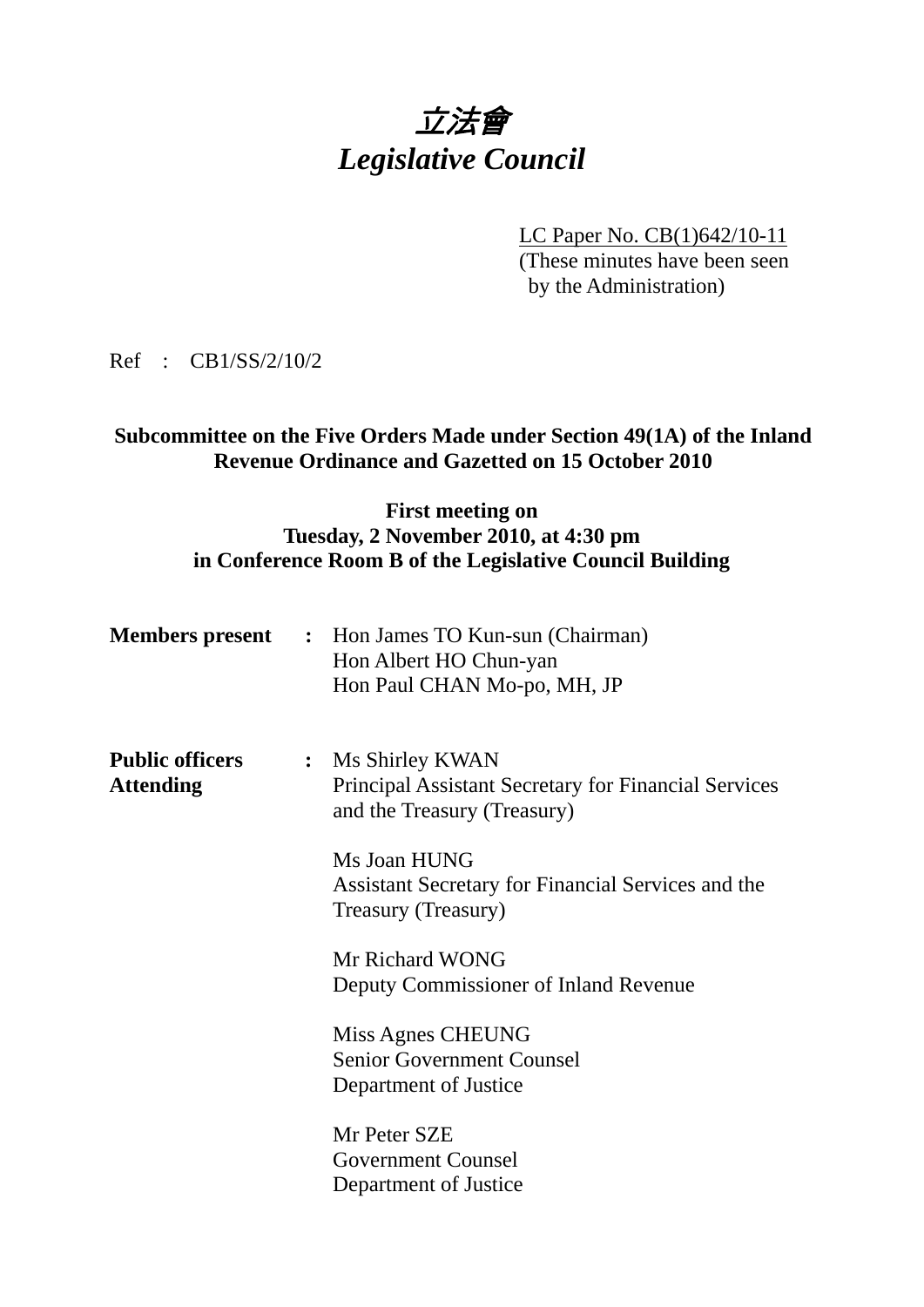| <b>Clerk in attendance :</b> Ms Anita SIT   | Chief Council Secretary (1)5                  |
|---------------------------------------------|-----------------------------------------------|
| <b>Staff in attendance :</b> Mr Timothy TSO | <b>Assistant Legal Adviser 2</b>              |
|                                             | Mr Noel SUNG<br>Senior Council Secretary (1)4 |
|                                             | Ms Haley CHEUNG<br>Legislative Assistant (1)8 |

#### Action

### **I Election of Chairman**

 Mr Albert HO, the member with the highest precedence among those who were present at the meeting, presided over the election of the Chairman of the Subcommittee. He invited nominations for the chairmanship of the Subcommittee.

2. Mr James TO was nominated by Mr Paul CHAN and the nomination was seconded by Mr Albert HO. Mr James TO accepted the nomination. There being no other nomination, Mr James TO was elected Chairman of the Subcommittee.

#### **II Meeting with the Administration**

| (L.N. $124$ of $2010$ ) | — Inland Revenue (Double Taxation<br>Relief and Prevention of Fiscal<br>Evasion with respect to Taxes on<br>Income) (Republic of Hungary)<br>Order |
|-------------------------|----------------------------------------------------------------------------------------------------------------------------------------------------|
| L.N. 125 of 2010        | — Inland Revenue (Double Taxation<br>Relief and Prevention of Fiscal                                                                               |

Evasion with respect to Taxes on Income and Capital) (Republic of

Austria) Order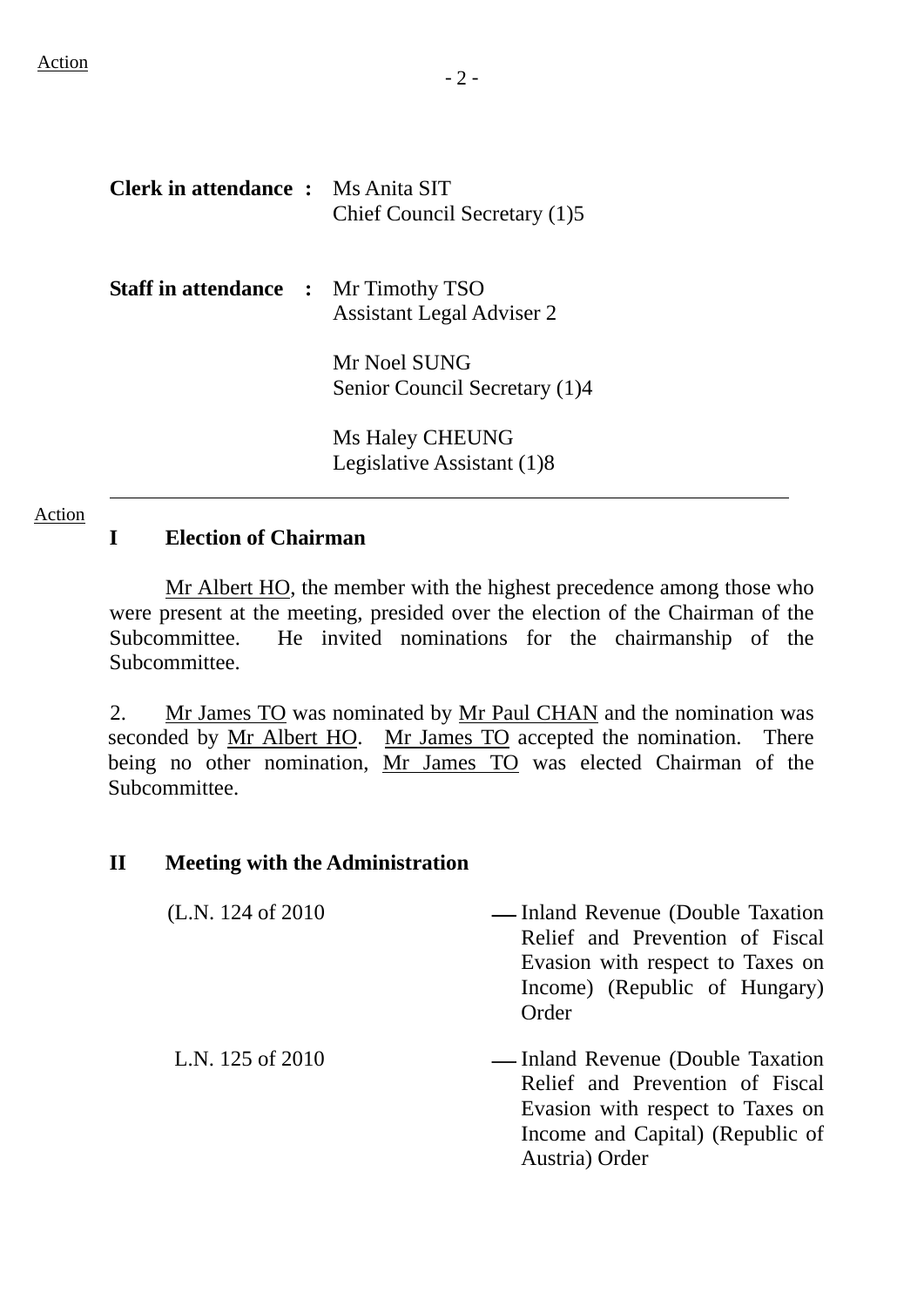| L.N. 126 of 2010     | — Inland Revenue (Double Taxation<br>Relief and Prevention of Fiscal<br>Evasion with respect to Taxes on<br>Income and Capital Gains)<br>(United Kingdom of Great Britain<br>and Northern Ireland) Order                                                                                                     |
|----------------------|--------------------------------------------------------------------------------------------------------------------------------------------------------------------------------------------------------------------------------------------------------------------------------------------------------------|
| L.N. 127 of 2010     | — Inland Revenue (Double Taxation<br>Relief and Prevention of Fiscal<br>Evasion with respect to Taxes on<br>Income) (Ireland) Order                                                                                                                                                                          |
| L.N. 128 of 2010     | -Specification of Arrangements<br>(The Mainland of China)<br>(Avoidance of Double Taxation<br>and the Prevention of Fiscal<br>Evasion with respect to Taxes on<br>Income) (Third Protocol) Order                                                                                                             |
| FIN CR 11/10/2041/46 | — Legislative Council Brief on<br>Inland Revenue (Double Taxation<br>Relief and Prevention of Fiscal<br>Evasion with respect to Taxes on<br>Income) (Republic of Hungary)<br>Order issued by the Financial<br>Services and the Treasury Bureau                                                               |
| FIN CR 36/10/2041/46 | — Legislative Council Brief<br>on<br>Inland Revenue (Double Taxation<br>Relief and Prevention of Fiscal<br>Evasion with respect to Taxes on<br>Income and Capital) (Republic of<br>Austria) Order issued by the<br>Financial Services<br>and<br>the<br><b>Treasury Bureau</b>                                |
| FIN CR 1/10/2041/46  | -Legislative Council Brief on<br>Inland Revenue (Double Taxation<br>Relief and Prevention of Fiscal<br>Evasion with respect to Taxes on<br>and Capital<br>Gains)<br>Income<br>(United Kingdom of Great Britain<br>and Northern Ireland) Order<br>issued by the Financial Services<br>and the Treasury Bureau |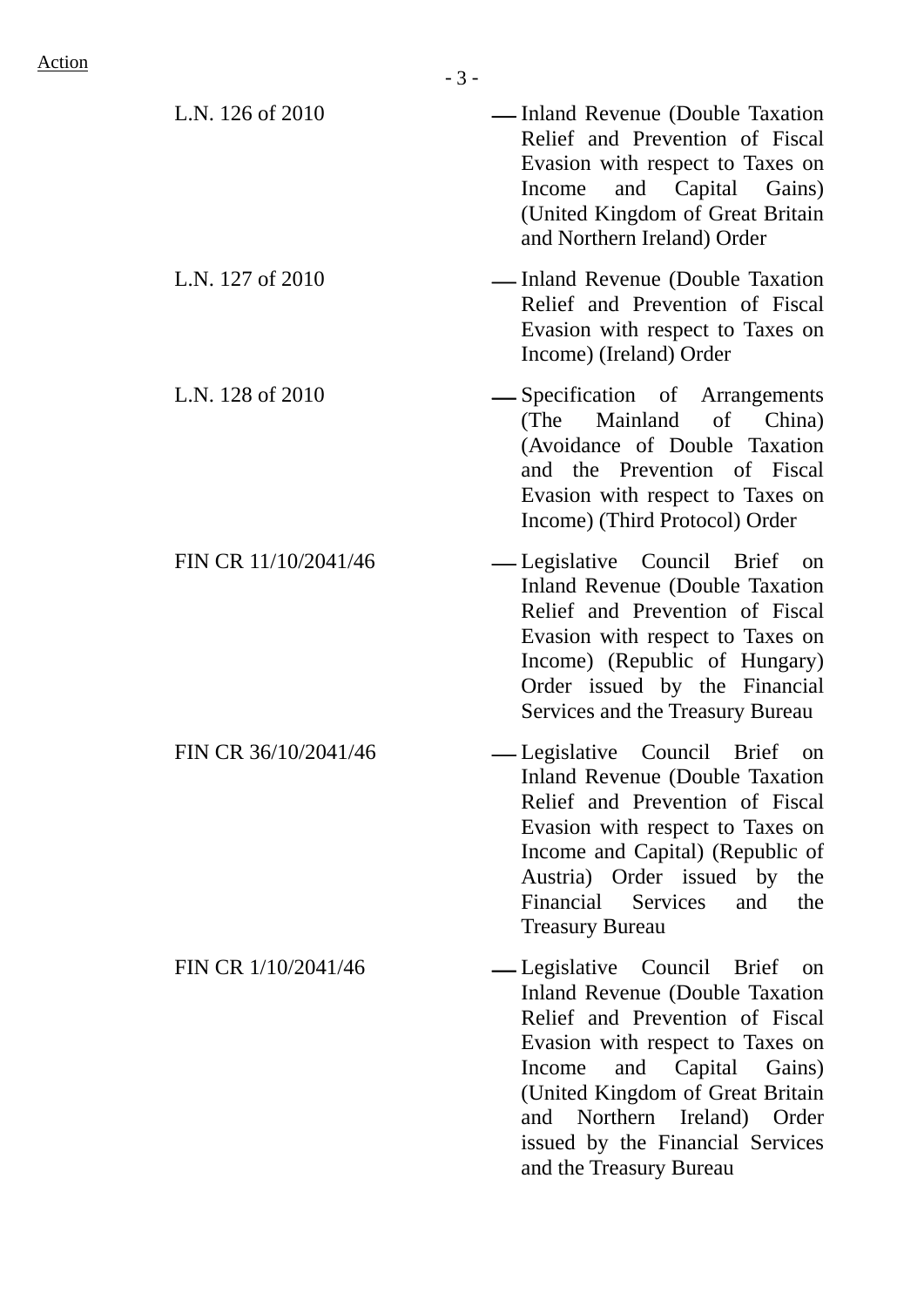| FIN CR 20/10/2041/46                                            | — Legislative Council Brief on<br>Inland Revenue (Double Taxation<br>Relief and Prevention of Fiscal<br>Evasion with respect to Taxes on<br>Income) (Ireland) Order issued by<br>the Financial Services and the<br><b>Treasury Bureau</b>                                                       |
|-----------------------------------------------------------------|-------------------------------------------------------------------------------------------------------------------------------------------------------------------------------------------------------------------------------------------------------------------------------------------------|
| FIN CR 17/10/2041/46                                            | -Legislative Council Brief on<br>Specification of Arrangements<br>(The Mainland of China)<br>(Avoidance of Double Taxation<br>and the Prevention of Fiscal<br>Evasion with respect to Taxes on<br>Income) (Third Protocol) Order<br>issued by the Financial Services<br>and the Treasury Bureau |
| LC Paper No. $LS2/10-11$                                        | -Legal Service Division report on<br>Subsidiary Legislation<br>and<br>Non-Legislative Instrument<br>gazetted on 15 October 2010                                                                                                                                                                 |
| LC Paper No. $CB(1)287/10-11(01)$ — Letter from Assistant Legal | Adviser to the Administration<br>dated 27 October 2010 on Inland<br>Revenue (Double Taxation Relief<br>and Prevention of Fiscal Evasion<br>with respect to Taxes on Income<br>and Capital Gains) (United<br>Kingdom of Great Britain and<br>Northern Ireland) Order (L.N. 126<br>of 2010)       |
| LC Paper No. $CB(1)286/10-11$                                   | — Background brief on the Five<br>Made<br>Orders<br>under<br>Section<br>$49(1A)$ of the Inland Revenue<br>Ordinance<br>and Gazetted<br>on<br>15 October 2010 prepared by the<br>Legislative Council Secretariat)                                                                                |

3. The Subcommittee deliberated (Index of proceedings attached at **Appendix**).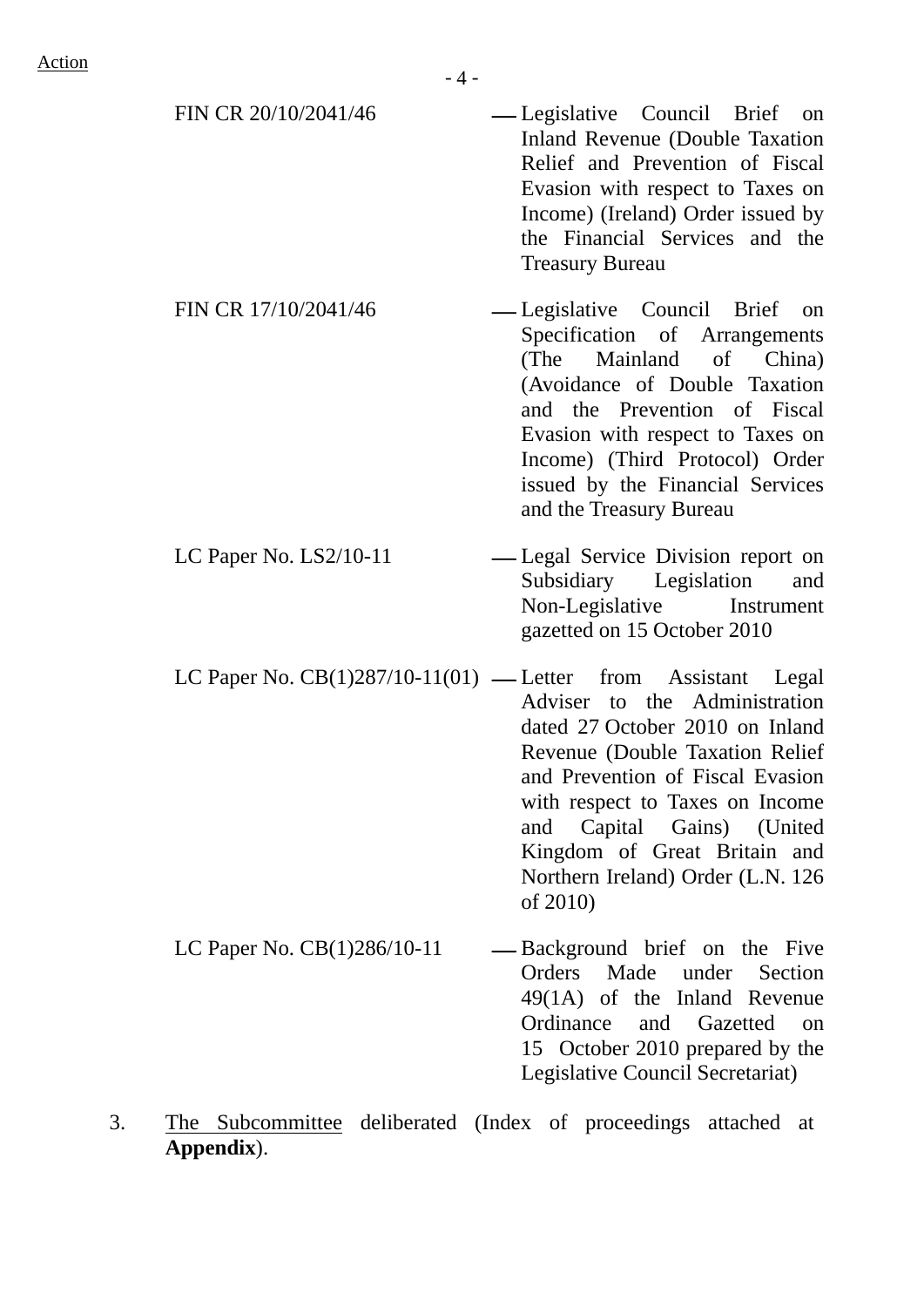# **III Any other business**

### Way forward

4. The Chairman said that the Subcommittee had completed the scrutiny of the five Orders: i.e. L.N. 124 to 128 of 2010, and he would make a verbal report on the Subcommittee's deliberations to the House Committee on 5 November 2010, and would speak on the subsidiary legislation at the Council meeting on 17 November 2010.

5. There being no other business, the meeting ended at 5:43 pm.

Council Business Division 1 Legislative Council Secretariat 2 December 2010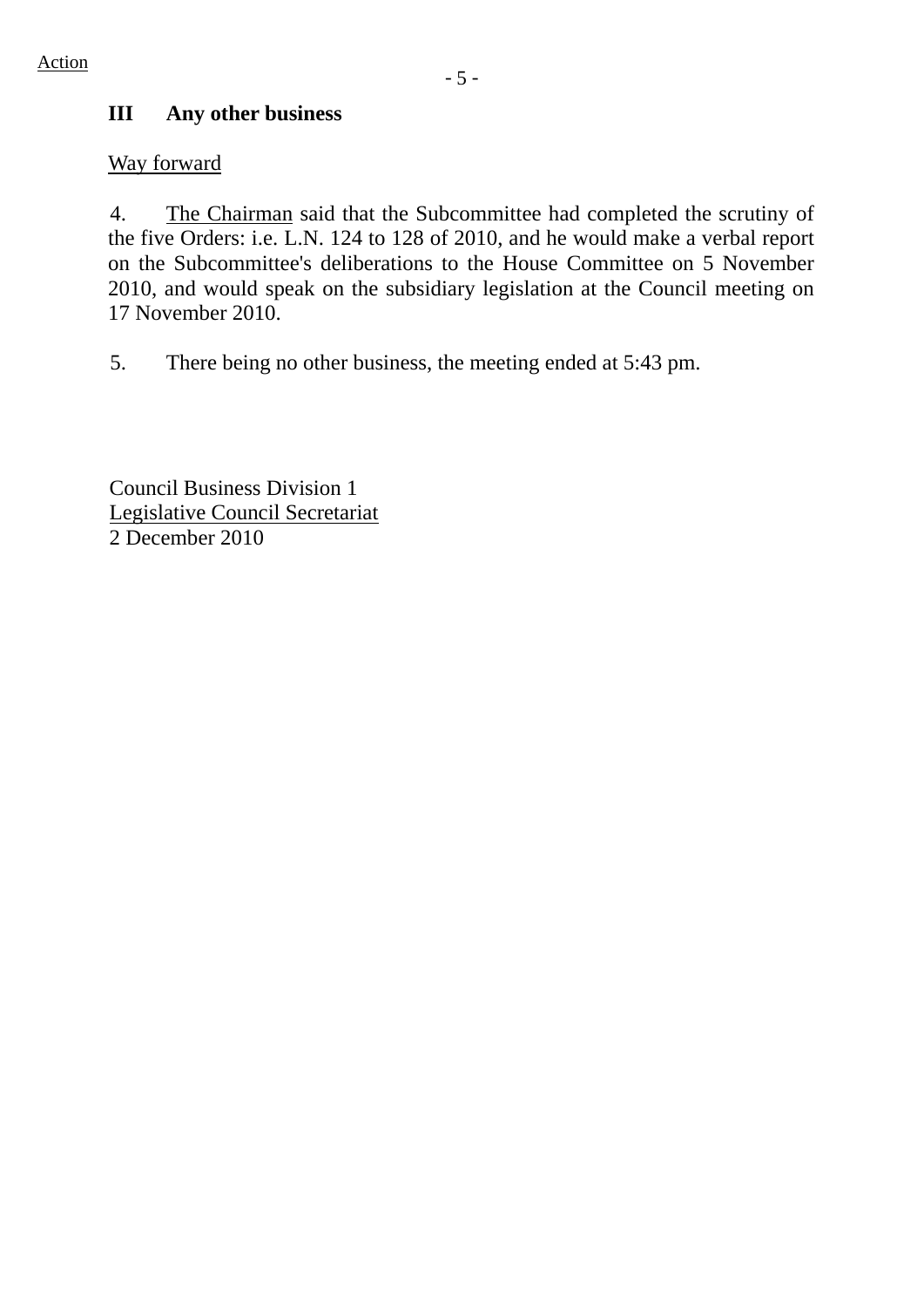# **Proceedings of the Subcommittee on the Five Orders Made under Section 49(1A) of the Inland Revenue Ordinance and Gazetted on 15 October 2010 First meeting on Tuesday, 2 November 2010, at 4:30 pm in Conference Room B of the Legislative Council Building**

| <b>Time</b><br><b>Marker</b> | <b>Speaker</b>                              | Subject(s)                                                                                                                                                                                                                                                                                                                                                                                                                                                                                                                      | <b>Action</b><br><b>Required</b> |
|------------------------------|---------------------------------------------|---------------------------------------------------------------------------------------------------------------------------------------------------------------------------------------------------------------------------------------------------------------------------------------------------------------------------------------------------------------------------------------------------------------------------------------------------------------------------------------------------------------------------------|----------------------------------|
| 000706<br>000844             | Mr Albert HO<br>Mr Paul CHAN<br>Mr James TO | <b>Election of Chairman</b>                                                                                                                                                                                                                                                                                                                                                                                                                                                                                                     |                                  |
| 000845<br>001415             | Chairman<br>Administration                  | Briefing by the Administration on the progress of<br>negotiating<br>Comprehensive<br>work<br>on<br>the<br>Agreements for Avoidance of Double Taxation<br>(CDTAs) and the safeguards in the five Orders<br>under scrutiny for protection of the privacy and<br>confidentiality of local taxpayers' information.                                                                                                                                                                                                                  |                                  |
| 001416<br>002142             | Chairman<br>Administration                  | Inland Revenue (Double Taxation Relief and<br><b>Prevention of Fiscal Evasion with respect to Taxes</b><br>on Income) (Republic of Hungary)<br>Order<br>(L.N. 124)                                                                                                                                                                                                                                                                                                                                                              |                                  |
|                              |                                             | In response to the Chairman's enquiries regarding<br>the benefits brought to Hong Kong residents and<br>enterprises under the CDTA signed with Hungary,<br>the Administration advised that -                                                                                                                                                                                                                                                                                                                                    |                                  |
|                              |                                             | the terms of the CDTA, as in the case of the<br>(a)<br>other CDTAs signed, were made on a<br>reciprocal and equitable basis;                                                                                                                                                                                                                                                                                                                                                                                                    |                                  |
|                              |                                             | the arrangement for allocation of taxing right<br>(b)<br>in respect of employment income described<br>in paragraph 5 of the Legislative Council<br>(LegCo) Brief mirrors the relevant provision<br>in the model text for CDTAs provided by the<br>Organization for Economic Cooperation and<br>Development (OECD);                                                                                                                                                                                                              |                                  |
|                              |                                             | regarding profits of enterprises from the<br>(c)<br>operation of ships or aircraft in international<br>traffic, according to the OECD model text<br>for CDTAs, the taxing right for such profits<br>was given to the country in which the<br>enterprise's place of effective management<br>The Administration would<br>was situated.<br>seek to secure exclusive taxing right in<br>respect of profits of Hong Kong enterprises<br>from operation of shipping and air transport<br>services, as this arrangement in general was |                                  |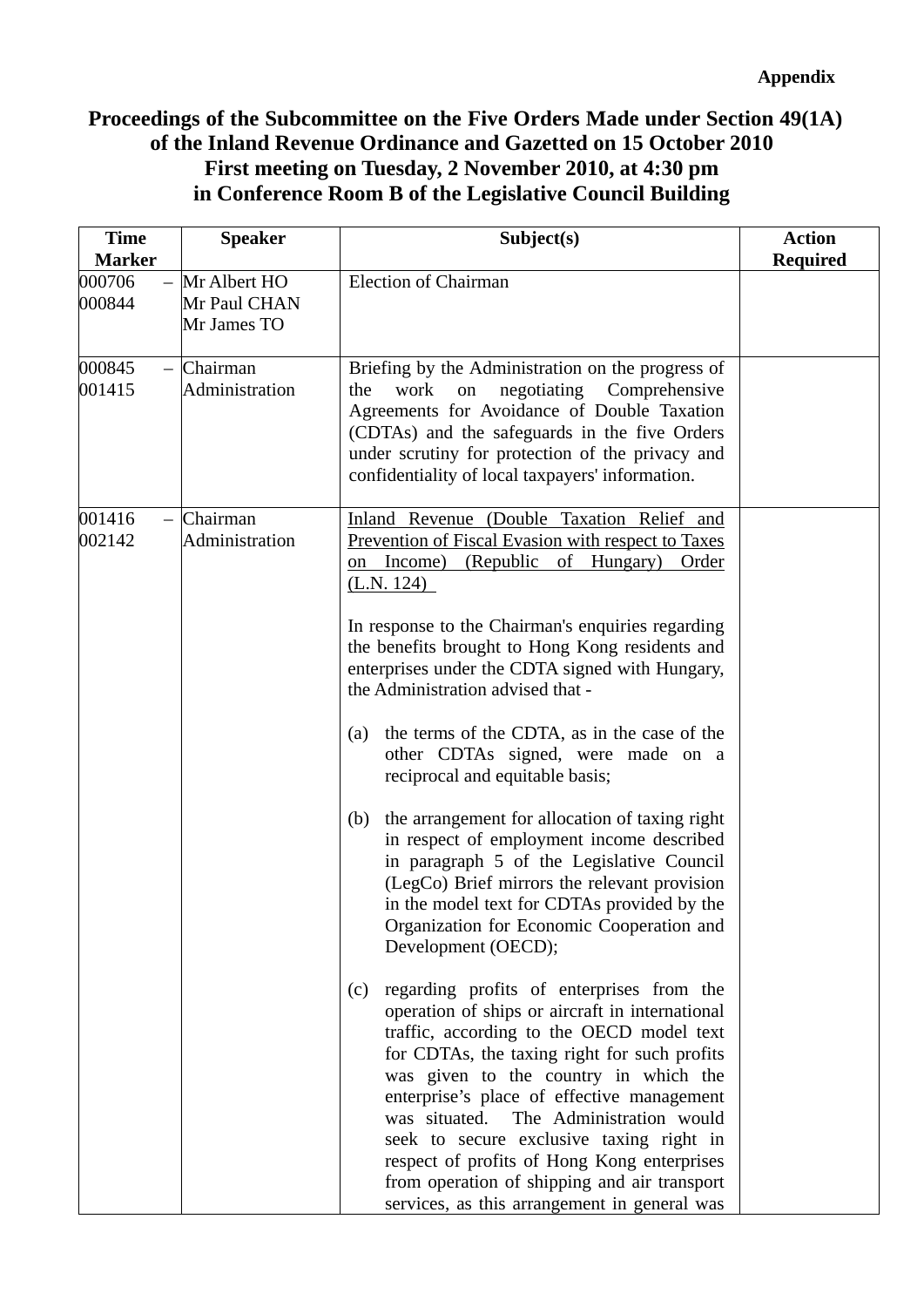| <b>Time</b><br><b>Marker</b> | <b>Speaker</b>                                                 | Subject(s)                                                                                                                                                                                                                                                                                                                                                                                                                                                                                                                                                                                          | <b>Action</b><br><b>Required</b> |
|------------------------------|----------------------------------------------------------------|-----------------------------------------------------------------------------------------------------------------------------------------------------------------------------------------------------------------------------------------------------------------------------------------------------------------------------------------------------------------------------------------------------------------------------------------------------------------------------------------------------------------------------------------------------------------------------------------------------|----------------------------------|
|                              |                                                                | more beneficial to the relevant Hong Kong<br>enterprises.                                                                                                                                                                                                                                                                                                                                                                                                                                                                                                                                           |                                  |
|                              |                                                                | Referring to paragraph $10(g)$ of the LegCo Brief,<br>the Chairman enquired about the circumstances<br>under which there would be no obligation for the<br>contracting parties to supply information under an<br>Exchange of Information (EoI) request.                                                                                                                                                                                                                                                                                                                                             |                                  |
|                              |                                                                | Administration<br>The<br>advised<br>that<br>the<br>circumstances were specified in paragraph 3 of<br>Article 24 of the CDTA. This paragraph was the<br>same as the relevant provision in Hong Kong's<br>sample EoI Article, which was in turn based on<br>the OECD model text for CDTAs.                                                                                                                                                                                                                                                                                                            |                                  |
| 002143<br>004348             | Chairman<br>Mr Paul CHAN<br>Administration<br>ALA <sub>2</sub> | Inland Revenue (Double Taxation Relief and<br>Prevention of Fiscal Evasion with respect to Taxes<br>on Income and Capital) (Republic of Austria)<br>Order (L.N. 125)                                                                                                                                                                                                                                                                                                                                                                                                                                |                                  |
|                              |                                                                | In response to the Chairman's enquiry about the<br>amount of government revenue forgone due to the<br>royalties withholding tax cap at 3% under the<br>CDTA signed with Austria (Austrian Agreement),<br>the Administration advised that it could not<br>provide an estimate in this regard since under the<br>Inland Revenue Ordinance (Cap. 112), royalties<br>were taxable so long as they were sourced from<br>Hong Kong and Inland Revenue Department<br>(IRD) did not differentiate between the taxpayers<br>concerned based on their resident status in<br>maintaining relevant tax records. |                                  |
|                              |                                                                | The Chairman enquired about the types of taxes<br>covered under the Austrian Agreement and the<br>other three CDTAs under scrutiny.<br><b>The</b><br>Administration advised that the taxes covered by<br>the CDTAs were "taxes on income" and "taxes on<br>capital" (as appropriate) in the broad sense.<br>The<br>tax types in all the four CDTAs were invariably<br>profits tax, salaries tax and property tax in the<br>case of Hong Kong, while the tax types in the<br>case of the Contracting Parties varied, as the tax<br>systems of the Contracting Parties were not the<br>same.          |                                  |
|                              |                                                                | ALA2 drew members' attention to sub-paragraph<br>1 of Paragraph III of the Protocol to the Austrian<br>Agreement. According to the sub-paragraph, the<br>competent authority of the applicant Party shall                                                                                                                                                                                                                                                                                                                                                                                           |                                  |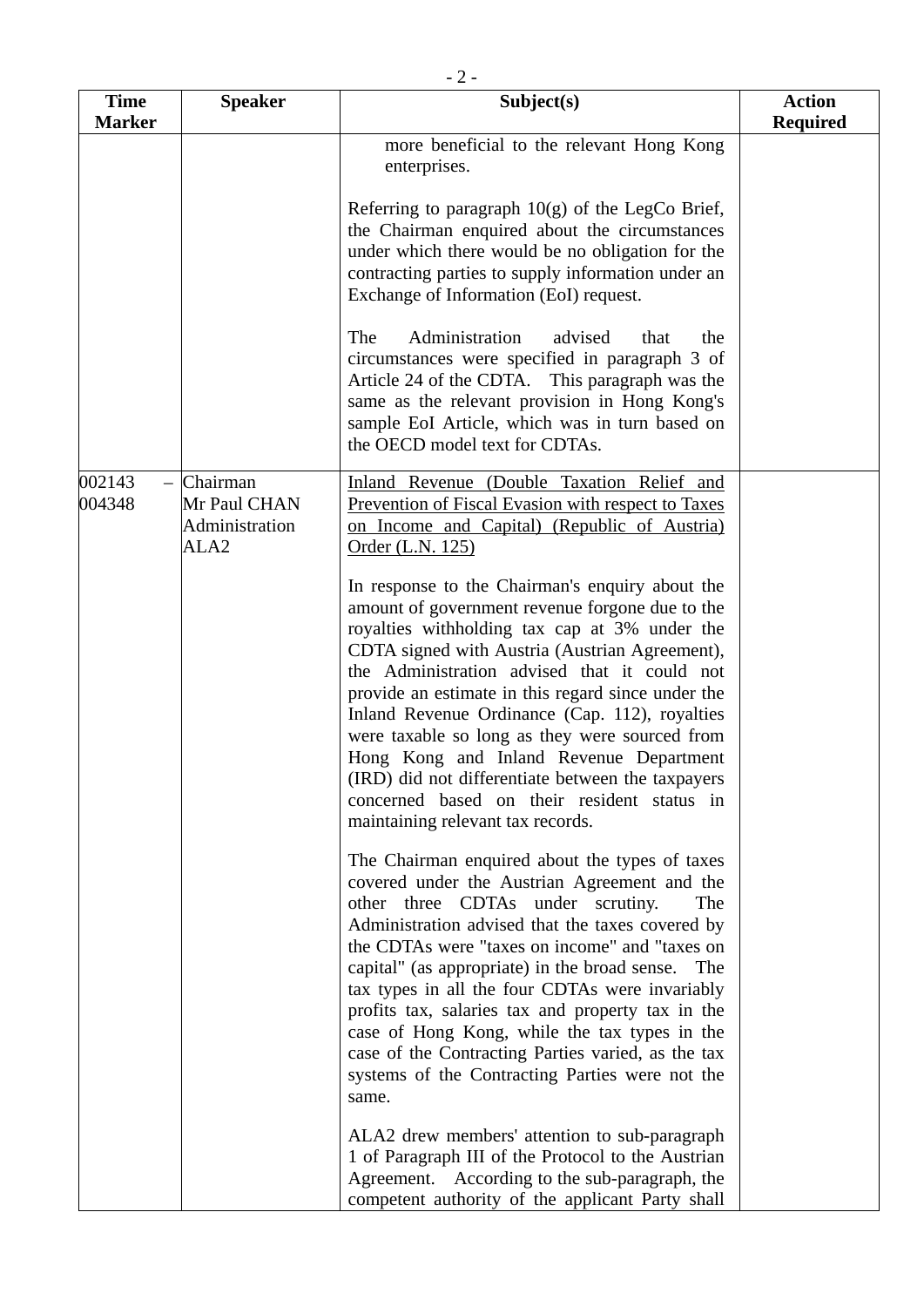| <b>Time</b>   | <b>Speaker</b> | Subject(s)                                                                                                                                                                                                                                                                                                                                                                                                                                         | <b>Action</b>   |
|---------------|----------------|----------------------------------------------------------------------------------------------------------------------------------------------------------------------------------------------------------------------------------------------------------------------------------------------------------------------------------------------------------------------------------------------------------------------------------------------------|-----------------|
| <b>Marker</b> |                | provide, in particular, six specified items of<br>information to the competent authority of the<br>requested Party when making a request for<br>information under the Agreement to demonstrate<br>the foreseeable relevance of the information to the<br>request.                                                                                                                                                                                  | <b>Required</b> |
|               |                | The Chairman enquired about the effect of this<br>provision in the Protocol on the safeguards for<br>taxpayers' privacy protection provided in the EoI<br>Article of the Austrian Agreement and the<br>safeguards provided in the Inland Revenue<br>(Disclosure of Information) Rules (Cap. 112 sub.<br>leg. BI) (the Rules).                                                                                                                      |                 |
|               |                | The Administration advised that -                                                                                                                                                                                                                                                                                                                                                                                                                  |                 |
|               |                | in some CDTAs, the Contracting Parties<br>(a)<br>might prefer to set out in greater detail the<br>agreed arrangements in the form of a<br>Protocol to the Agreement.<br>In the<br>negotiation process, the Administration<br>would exercise vigilance to ensure that the<br>provisions in the Protocol would not give<br>rise to any effect of undermining, limiting or<br>expanding the agreed arrangements in the<br>main text of the Agreement; |                 |
|               |                | according to the Rules, an EoI request should<br>(b)<br>particulars (i.e.<br>contain<br>the<br>the<br>12 information items) set out in the Schedule<br>to the Rules;                                                                                                                                                                                                                                                                               |                 |
|               |                | given<br>the<br>(c)<br>way it<br>was construed,<br>sub-paragraph 1 of Paragraph III of the<br>Protocol would not have the effect of<br>restricting the scope of information that<br>might be sought by the competent authority<br>of the requested Party from the competent<br>authority of the applicant Party to the<br>information set out in that sub-paragraph;<br>and                                                                        |                 |
|               |                | Paragraph $3(a)$ of Article 25 of the Austrian<br>(d)<br>Agreement provided that "in no case shall<br>the provisions of Paragraphs 1 and 2 of the<br>same Article be construed so as to impose on<br>a Contracting Party the obligation to carry<br>out administrative measures at variance with<br>the laws and administration practice of that                                                                                                   |                 |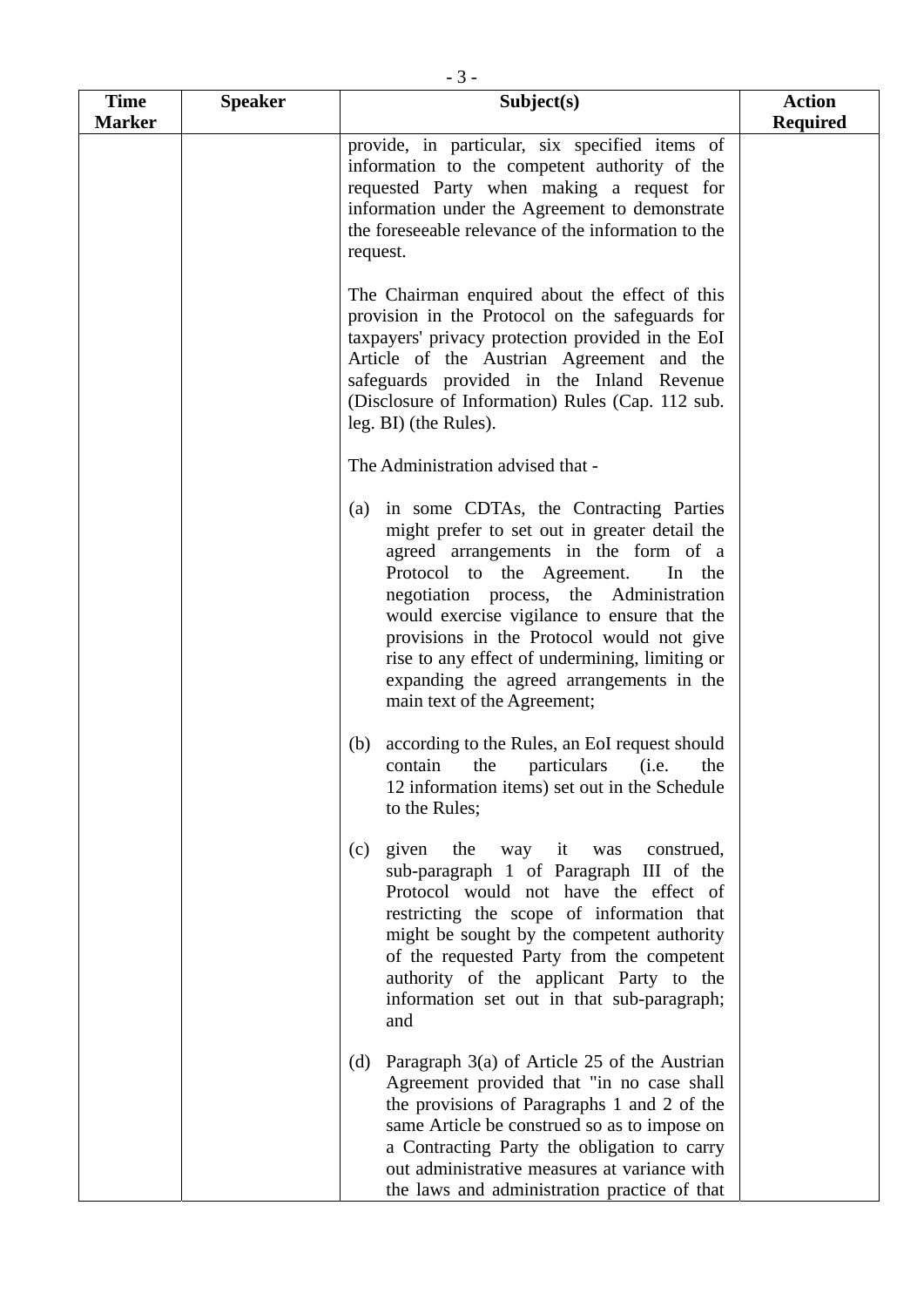| <b>Time</b>      | <b>Speaker</b>                                 | Subject(s)                                                                                                                                                                                                                                                                                                                                                                                                                                                           | <b>Action</b>   |
|------------------|------------------------------------------------|----------------------------------------------------------------------------------------------------------------------------------------------------------------------------------------------------------------------------------------------------------------------------------------------------------------------------------------------------------------------------------------------------------------------------------------------------------------------|-----------------|
| <b>Marker</b>    |                                                |                                                                                                                                                                                                                                                                                                                                                                                                                                                                      | <b>Required</b> |
|                  |                                                | of<br>Contracting<br>the<br>other<br>Party".<br><sub>or</sub><br>Accordingly, for any EoI request from the<br>Austrian competent authority, IRD might ask<br>for more information, as laid down in the<br>Rules, to substantiate the EoI request.                                                                                                                                                                                                                    |                 |
|                  |                                                | The Administration remarked that in accordance<br>with its usual practice for all CDTA negotiations,<br>it had provided a copy of the Rules to the Austrian<br>side, and their acknowledgement of the Rules had<br>been recorded in the agreed minutes of the<br>relevant negotiation meeting.                                                                                                                                                                       |                 |
|                  |                                                | ALA2 said that given the phrase "shall provide, in<br>particular" in sub-paragraph 1 of Paragraph III of<br>the Protocol, the provision would not have the<br>effect of restricting the scope of information that<br>might be sought by the competent authority of the<br>requested Party from the competent authority of<br>the applicant Party to the information set out in<br>the provision.                                                                     |                 |
|                  |                                                | Mr Paul CHAN opined that as the provision in<br>sub-paragraph 1 of Paragraph III of the Protocol<br>was consistent with the Rules, it was acceptable.                                                                                                                                                                                                                                                                                                                |                 |
| 004349<br>005612 | Chairman<br>ALA <sub>2</sub><br>Administration | Inland Revenue (Double Taxation Relief and<br>Prevention of Fiscal Evasion with respect to Taxes<br>on Income and Capital Gains) (United Kingdom<br>of Great Britain and Northern Ireland) Order<br>(L.N. 126)                                                                                                                                                                                                                                                       |                 |
|                  |                                                | In response to the Chairman's enquiry regarding<br>the arrangement for the CDTA to supersede the<br>existing limited double taxation avoidance<br>agreements for airline income and shipping<br>income, ALA2 pointed out that the relevant<br>provisions for avoidance of double taxation were<br>stipulated in Article 8 of the CDTA with the<br>United Kingdom (UK Agreement).                                                                                     |                 |
|                  |                                                | ALA2 pointed out that according to paragraph 2<br>of Article 24 of the UK Agreement, any<br>information received by the contracting parties<br>under paragraph 1 of the Article should be<br>disclosed only to persons or authorities (including<br>courts and administrative bodies) concerned with<br>the assessment or collection of, the enforcement<br>or prosecution in respect of, or the determination<br>of appeals in relation to the taxes referred to in |                 |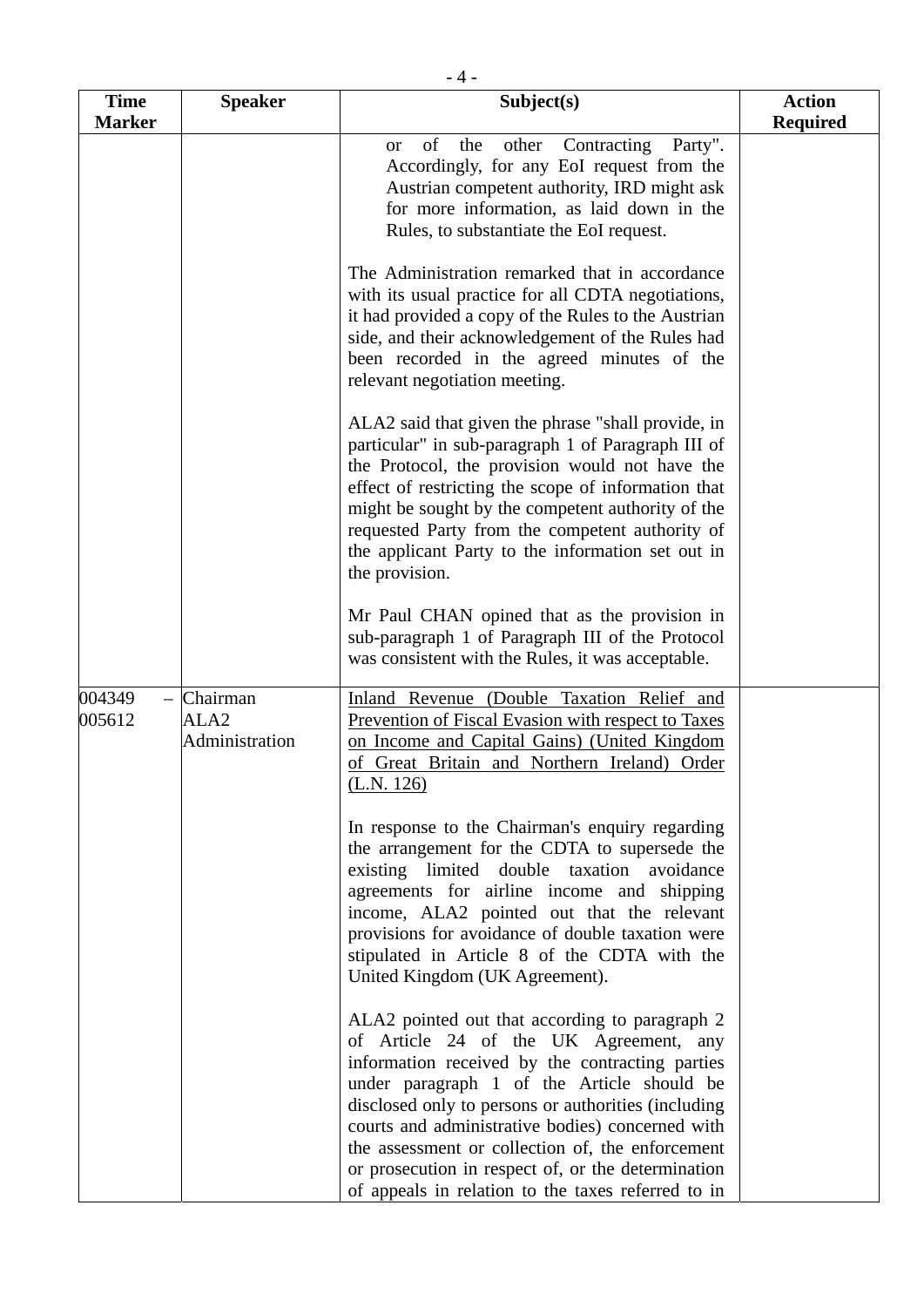| <b>Time</b>   | <b>Speaker</b> | Subject(s)                                                                                                                                                                                                                                                                                                                                                                                                                                                                                                                                                                                     | <b>Action</b>   |
|---------------|----------------|------------------------------------------------------------------------------------------------------------------------------------------------------------------------------------------------------------------------------------------------------------------------------------------------------------------------------------------------------------------------------------------------------------------------------------------------------------------------------------------------------------------------------------------------------------------------------------------------|-----------------|
| <b>Marker</b> |                |                                                                                                                                                                                                                                                                                                                                                                                                                                                                                                                                                                                                | <b>Required</b> |
|               |                | paragraph 1. This was the same as the relevant<br>provision in Hong Kong's sample Exchange of<br>Information Article. However, in paragraph 4(c)<br>of the Protocol to the Agreement (which was<br>reproduced in Part 2 of the Schedule), it was<br>provided that the UK competent authority might<br>disclose<br>information<br>Information<br>to<br>the<br>the<br>Adjudicator<br>Commissioner,<br>and<br>the<br>Parliamentary Ombudsman and their staff in the<br>investigation<br>of complaints<br>against<br>the<br>administrative actions of Her Majesty's Revenue<br>and Customs (HMRC). |                 |
|               |                | The Administration responded that -                                                                                                                                                                                                                                                                                                                                                                                                                                                                                                                                                            |                 |
|               |                | during the negotiations, the UK side<br>(a)<br>explained<br>that<br>Information<br>the<br>Commissioner, the Adjudicator and the<br>Parliamentary Ombudsman would need to<br>examine the tax information relating to the<br>relevant taxpayer in the course of their<br>investigation of any complaint against the<br>HMRC. Such disclosure of information<br>was necessary for review of the assessment<br>enforcement actions of the<br>and<br>tax<br>authorities. The Administration considered<br>the UK's request justifiable and therefore<br>accepted it;                                |                 |
|               |                | according to the UK side, investigation by<br>(b)<br>any of the three authorities against the<br>HMRC would be initiated by the taxpayers<br>concerned.<br>The<br>disclosure<br>of tax<br>information exchanged under EoI requests to<br>these authorities was either statutorily<br>allowed or based on the consent of the<br>relevant taxpayers; and                                                                                                                                                                                                                                         |                 |
|               |                | the Privacy Commissioner for Personal Data<br>(c)<br>and the Ombudsman in Hong Kong, whose<br>functions were similar to the Information<br>Commissioner,<br>Adjudicator<br>and<br>Parliamentary<br>Ombudsman<br>UK.<br>in<br>respectively, also had the power to access the<br>information exchanged under<br>tax<br>EoI<br>requests if such information was required for<br>their investigation of any complaint against<br>IRD.                                                                                                                                                              |                 |